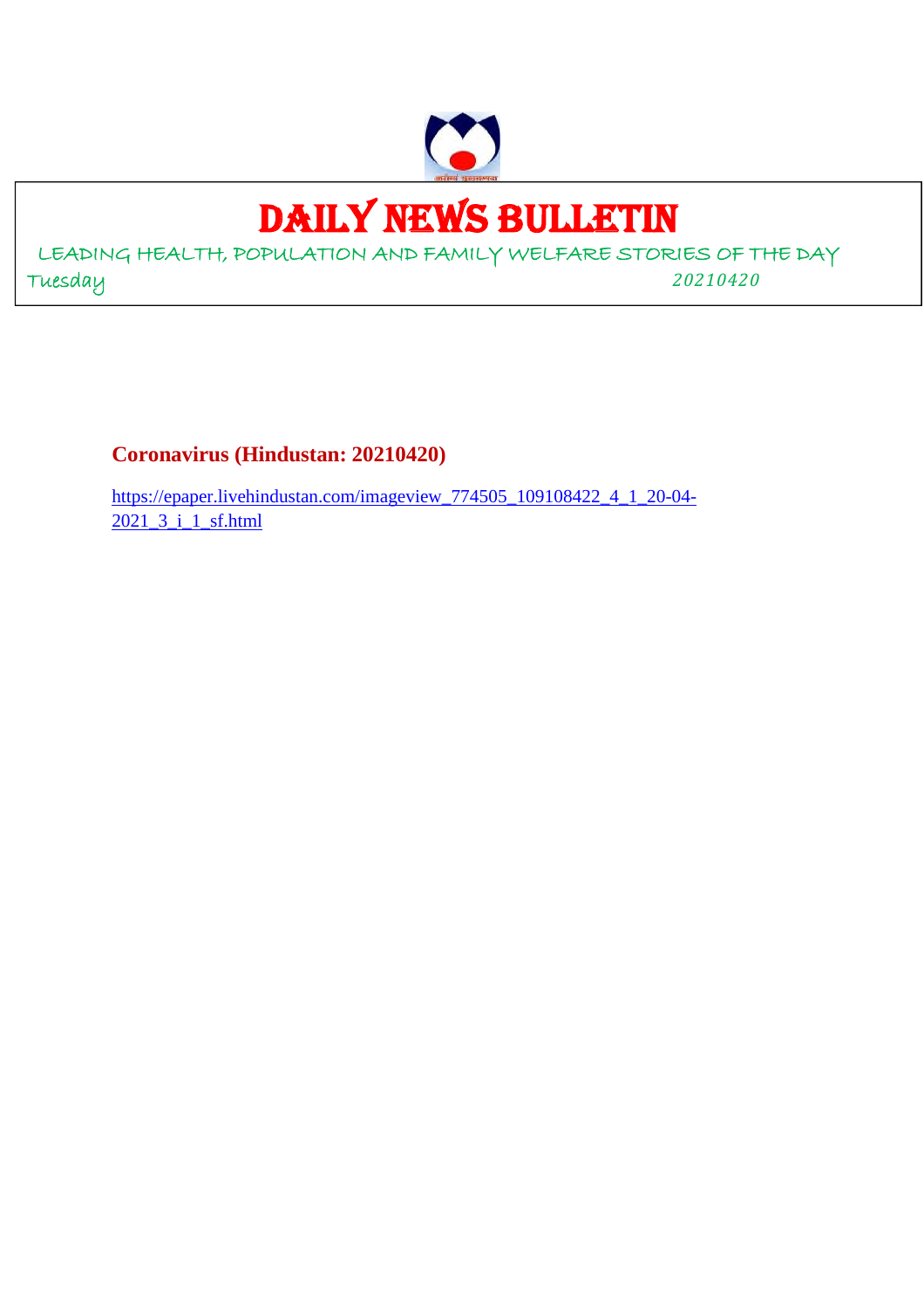# विश्लेषण:कोरोना की दूसरी लहर पहली के मुकाबले ज्यादा दमघोंटू

# नई दिल्ली | विशेष संवाददाता

कोरोना की दुसरी लहर पहली की अपेक्षा ज्यादा दमघोंट है। यानी ऑक्सीजन पर भर्ती मरीज इस बार अधिक हैं। हालांकि दूसरी लहर में बड़े पैमाने पर युवाओं के संक्रमित होने की बात गलत है। इसमें मामूली बढ़ोतरी हुई है। स्वास्थ्य मंत्रालय ने सोमवार को यह दावा किया।

नीति आयोग के सदस्य डॉ. वी. के. पॉल, आईसीएमआर के महानिदेशक डॉ. बलराम भार्गव तथा एम्स के निदेशक रणदीप गलेरिया ने कोरोना के नेशनल क्लिनिकल रजिस्टी के आंकडे पेश किए। उन्होंने बताया कि दोनों लहर के दौरान अस्पतालों में भर्ती 70% से ज्यादा मरीज 40 साल से अधिक उम्र के थे।

| पहली बनाम दूसरी लहर : मरीजों में क्या अंतर |                                    |                                      |                                                                |
|--------------------------------------------|------------------------------------|--------------------------------------|----------------------------------------------------------------|
| परेशानी                                    | पहली लहर<br>सितंबर–<br>नवंबर 2020) | दूसरी लहर<br>(मार्च–<br>अप्रैल 2021) | ये आंकडे देश के 40<br>अस्पतालों में भर्ती<br>9485 मरीजों (पहली |
| ऑक्सीजन पर भर्ती                           | 41.1                               | 54.5                                 | लहर 7600, दूसरी                                                |
| मृत्युदर<br>वेंटीलेटर पर भर्ती             | 9.6                                | 9.7                                  | लहर 1885) पर<br>आधारित हैं। आंकड़े 1                           |
|                                            | 37.3                               | 27.8                                 | सितंबर से 9 अप्रैल के                                          |
| पहले से बीमारी                             | 54.9                               | 48.6                                 | बीच लिए गए।                                                    |
| पुरुषों में संक्रमण                        | 64.5                               | 63.8                                 | नोट : सभी आंकडे                                                |
| बिना लक्षण भर्ती                           | 87.4                               | 74.5                                 | प्रतिशत में                                                    |

पिछली लहरमें 0-19 साल उम्र वर्ग के मरीज 4.2%थे. जो इस बार 5.8% हैं।

इसी प्रकार 20-40 साल के मरीज पिछली बार 23.7% थे जो इस बार 25.5% हैं। उन्होंने बताया कि ज्यादा मरीजों को सांस लेने में दिक्कत हो रही

है। पहली लहर में भर्ती 41.1% मरीजों को ऑक्सीजन की जरूरत पड रही थी. लेकिन इस बारयह 54.5% हो गया है। पॉल ने कहा कि लांसेट ने हवा से कोरोना के संक्रमण की बात कही है। इसलिए मास्क और दो गज की दुरी जरूरी है।

# **Immunity (Hindustan: 20210420)**

 $\overline{\phantom{a}}$ 

https://epaper.livehindustan.com/imageview 774505 108965846 4 1 20-04-2021\_3\_i\_1\_sf.html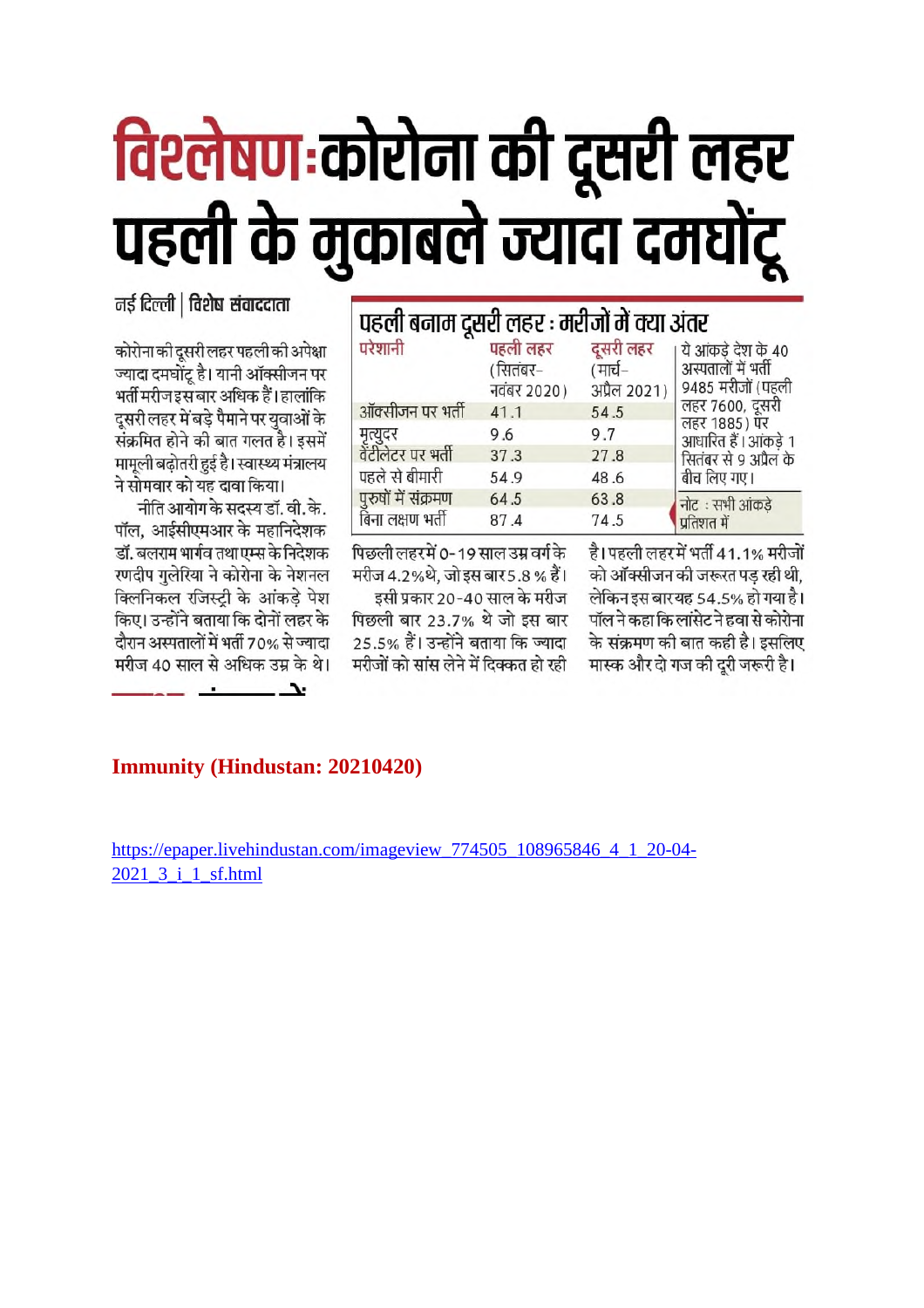#### https://epaper.livehindustan.com/imageview\_774506\_108649884\_4\_1\_20-04- 2021 4 i 1 sf.html



### **Vaccination (Hindustan: 20210420)**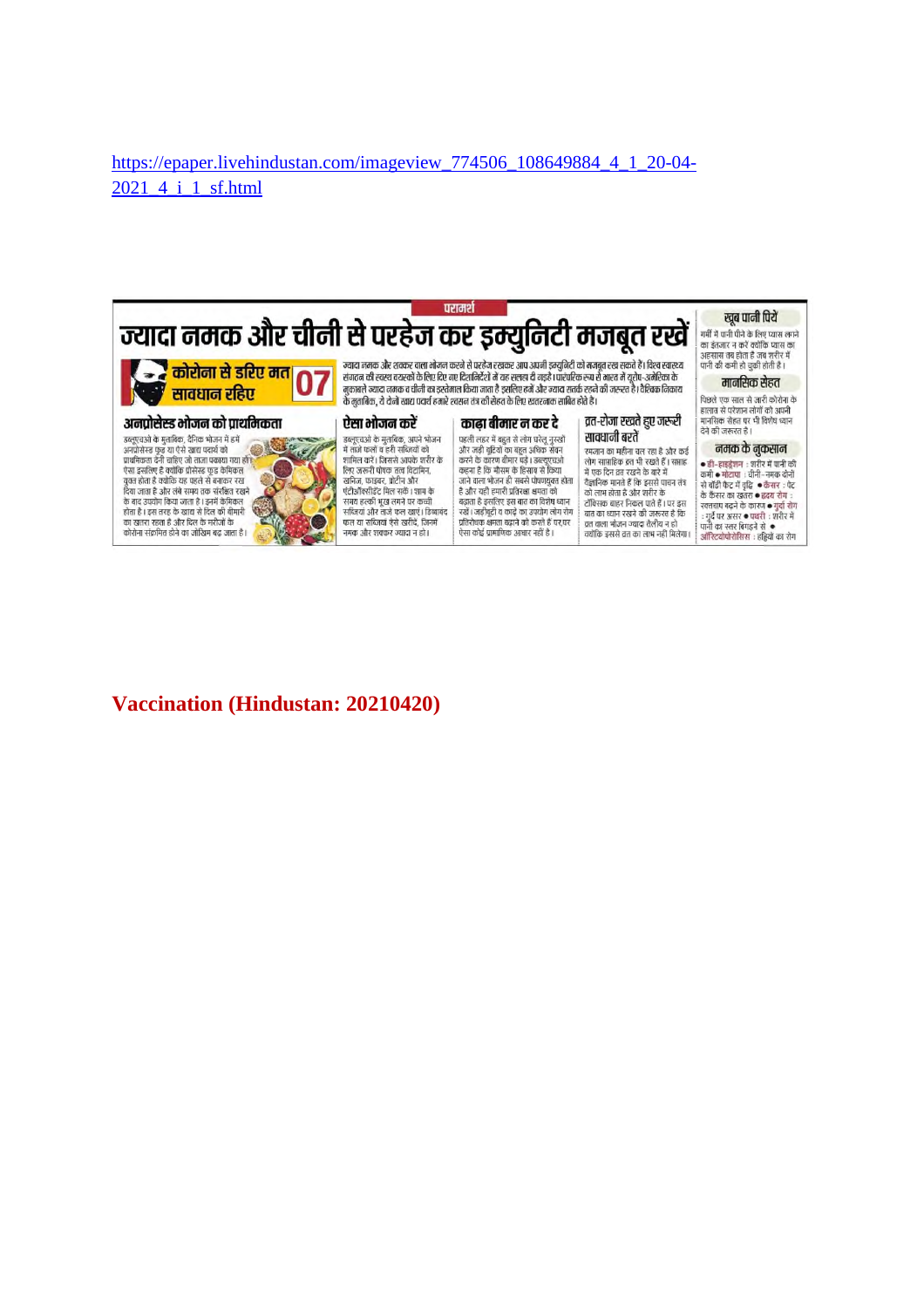# ऐलान:एक मई से १८ वर्ष से अधिक उम्र के सभी लोगों को टीका



खुले बाजार में भी मिलेगी सरकार ने टीका देने के नियमों में भी बड़ा बदलाव किया है। निजी फार्मा कंपनियां कुछ शर्तों के साथ टीके को खुले बाजार में भी बेच सकेंगी। > ब्योरा पेज 09

प्रावधान किया है कि वे कुल उत्पादन का 50% टीका केंद्र सरकार को आपूर्ति करेंगे। बाकी 50 फीसदी राज्यों को या खुले बाजार में बेच सकते हैं। इसलिए 18 साल से अधिक उम्र के लोगों को टीके की व्यवस्था या तो राज्य सरकारों को अपनी तरफ से करनी होगी या वह निजी अस्पतालों में टीका लगा सकेंगे।

# नई दिल्ली | विशेष संवाददाता

देश में गहरा रहे कोरोना संकट के बीच केंद्र सरकार ने बड़ा फैसला लिया है। एक मई से 18 साल से अधिक उम्र के सभी लोग टीका लगाने के पात्र होंगे। हालांकि, उन्हें टीका या तो राज्य सरकारें मुहैया कराएंगी या फिर निजी अस्पतालों में शुल्क चुकाकर लगवाना होगा।

प्रधानमंत्री नरेंद्र मोदी की अध्यक्षता में सोमवार को हुई उच्च स्तरीय बैठक में यह निर्णय लिया गया। इसके बाद केंद्रीय स्वास्थ्य मंत्रालय ने टीकाकरण के लिए तीसरे चरण की योजना का ब्योरा दिया। मंत्रालय ने बताया, मौजूदा कोरोना टीकाकरण कार्यक्रम पहले की भांति ही जारी रहेगा जिसमें 45 साल से अधिक उम्र के लोगों को टीका लगाया जाता है। सरकारी केंद्रों पर यह निशुल्क है लेकिन निजी केंद्रों पर 250 रुपये प्रति टीका लिया जाता है। तीसरे चरण में सरकार ने टीका उत्पादक कंपनियों के लिए यह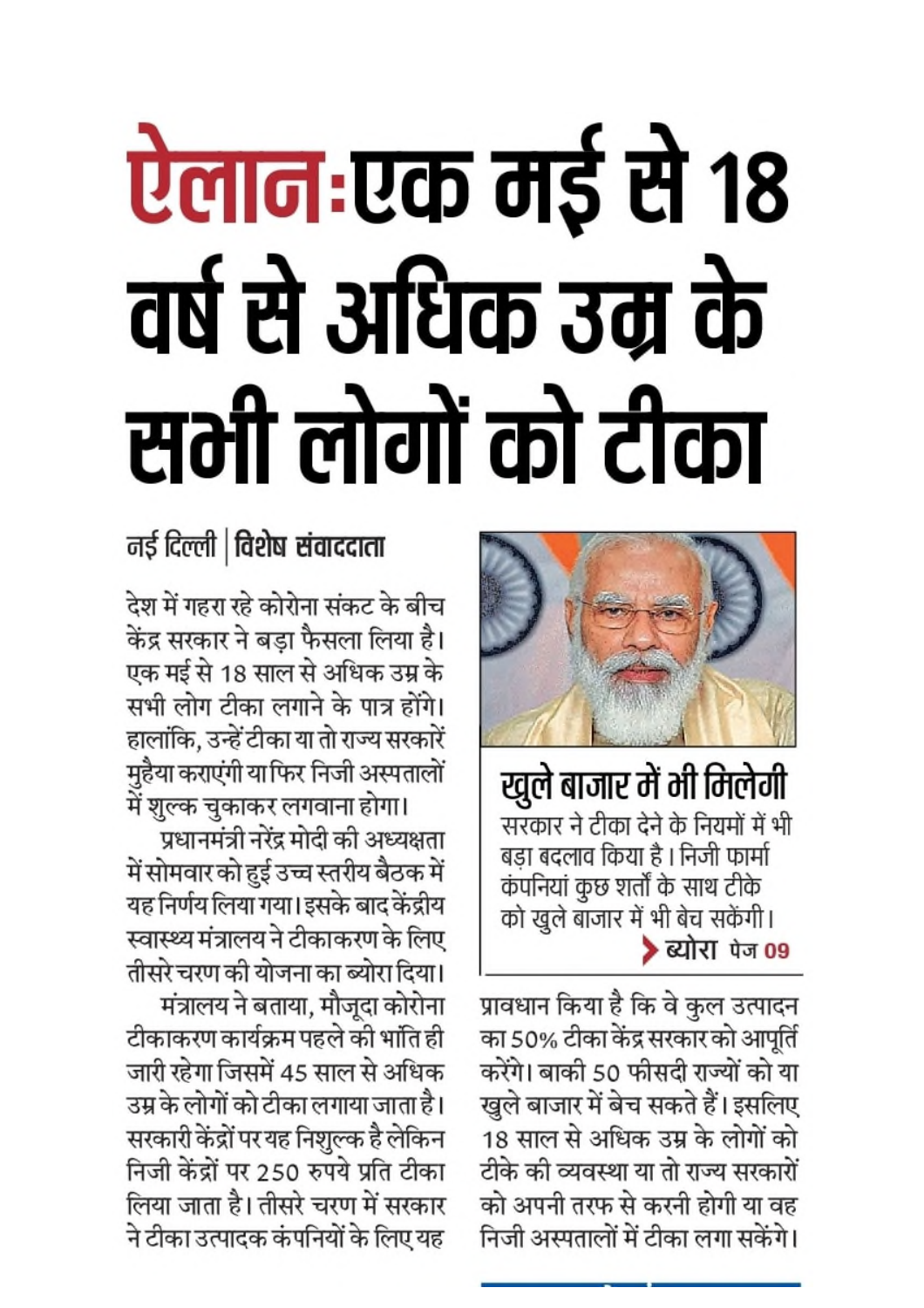**Health Committees (Hindustan: 20210420)**

https://epaper.livehindustan.com/imageview\_774507\_52752118\_4\_1\_20-04- 2021\_5\_i\_1\_sf.html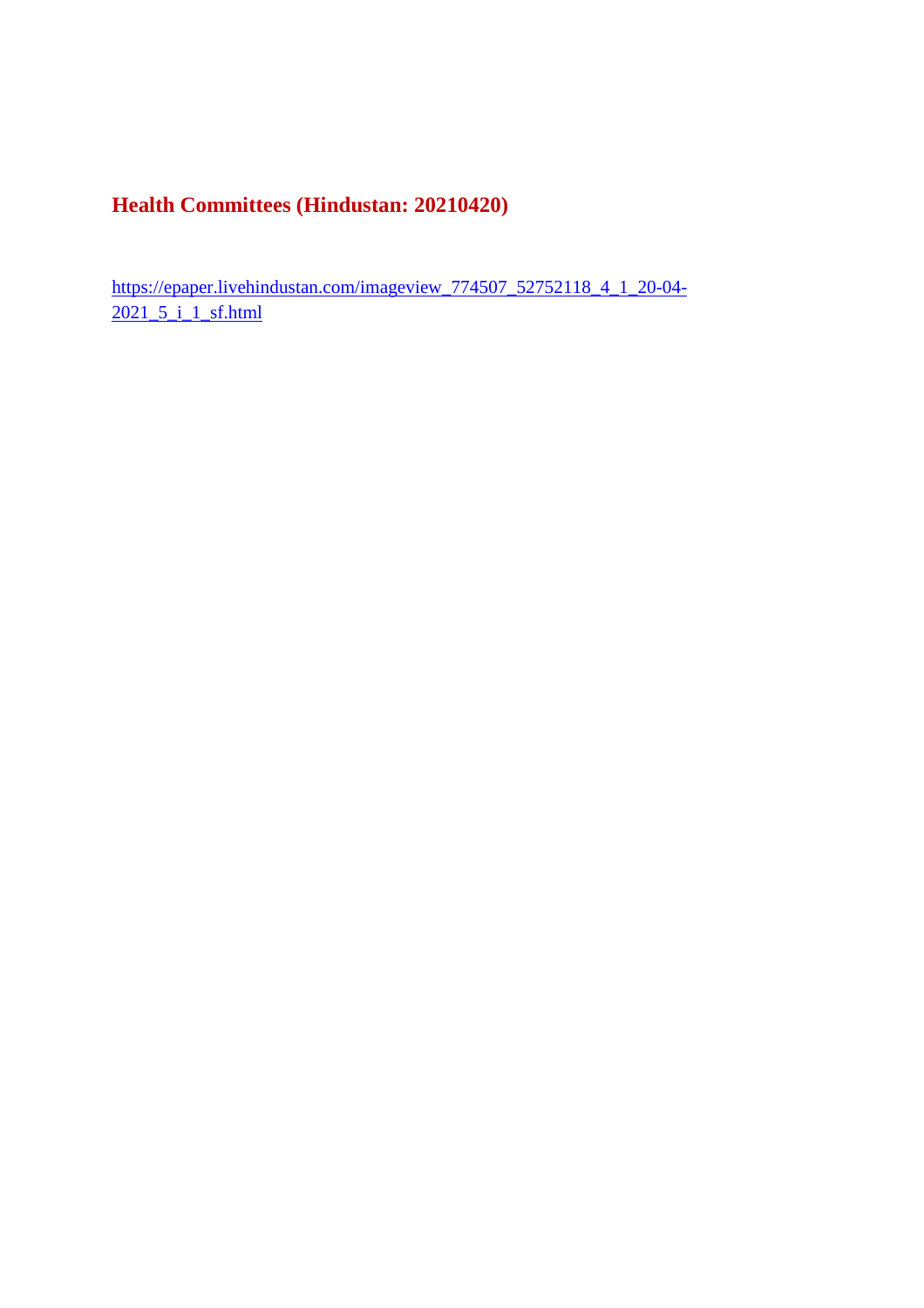# ऑक्सीजन की आपूर्ति और दुरूपयोग पर सरकार को रिपोर्ट देगी १२ अस्पतालों में बनाई ग ऑक्सीजन ऑडिट समिति

# फैसला

नई दिल्ली | वरिष्ट संवाददाता

दो चिकित्सकों की टीम का गठन किया गया है प्रत्येक अस्पताल के लिए

नोडल अधिकारी पहले ही तय कर चुकी है सरकार कोविड मरीजों की मदद के लिए

# इन अस्पतालों में गठित की गई टीम

- 1. संजय गांधी मेमोरियल अस्पताल
- 2. अंबेडकर नगर अस्पताल
- 3. आचार्य श्री भिक्षु अस्पताल
- 4. दीपचंद बंधु अस्पताल
- $5.$  बुराडी अस्पताल
- $6.$  डॉ. बीएसए अस्पताल

कितना स्टॉक में बचा है। इसकी दैनिक रिपोर्ट इस ऑडिट समिति को बनाकर देना होगा। इसके अलावा कोविड मरीजों के लिए ऑक्सीजन प्रयोग के लिए तय किए गए प्रोटोकॉल के तहत ही ऑक्सीजन का प्रयोग हो रहा है कि इसपर भी यह टीम ऑडिट करेगी।

सभी जरूरतमंदों को बराबर मिले **ऑक्सीजन :** ऑडिट टीम की यह भी ज्म्मिदारी होगी की ऑक्सीजन सभी

कोविड अस्पतालों में ऑक्सीजन की कमी के बाद सरकार अलर्ट हो गई है। सरकार ने अस्पतालों में ऑक्सीजन की आपति और खपत पर निगरानी बढाने के लिए ऑक्सीजन ऑडिट समिति का गठन किया है। दिल्ली के 12 बड़े कोविड अस्पतालों के लिए 12 ऑक्सीजन ऑडिट समिति बनाई गई है। सरकार की ओर से गठित की गई

समिति में प्रत्येक अस्पताल के लिए दो-दो डॉक्टरों की टीम का गठन किया गया है।समिति का काम कोविड अस्पतालों में ऑक्सीजन की आपर्ति और उसके खपत पर नजर रखना है। यानि अस्पताल में कितना ऑक्सीजन आया. कितने ऑक्सीजन का प्रयोग हुआ 7. राजीव गांधी अस्पताल 8. जेपीएसएस अस्पताल 9. जीटीबी अस्पताल 10. एसआरएचसी अस्पताल

- 11. डीडीयू अस्पताल
- 12. लोकनायक अस्पताल

जरूरतमंद मरीजों को बराबर मात्रा में मिले। कही ऐसा तो नहीं हो रहा है कि किसी मरीज को जरूरत से ज्यादा ऑक्सीजन दिया जा रहा है जिसकी उसे जरूरत भी नहीं है। इसके अलावा ऑक्सीजन के बेवजह नुकसान वाली बिंदुओं पर भी यह ऑडिट टीम अपनी नजर रखेगी। जिससे ऑक्सीजन की नुकसान को बचाकर ज्यादा से ज्यादा मरीजों को दिया जा सके।

<u>n – </u>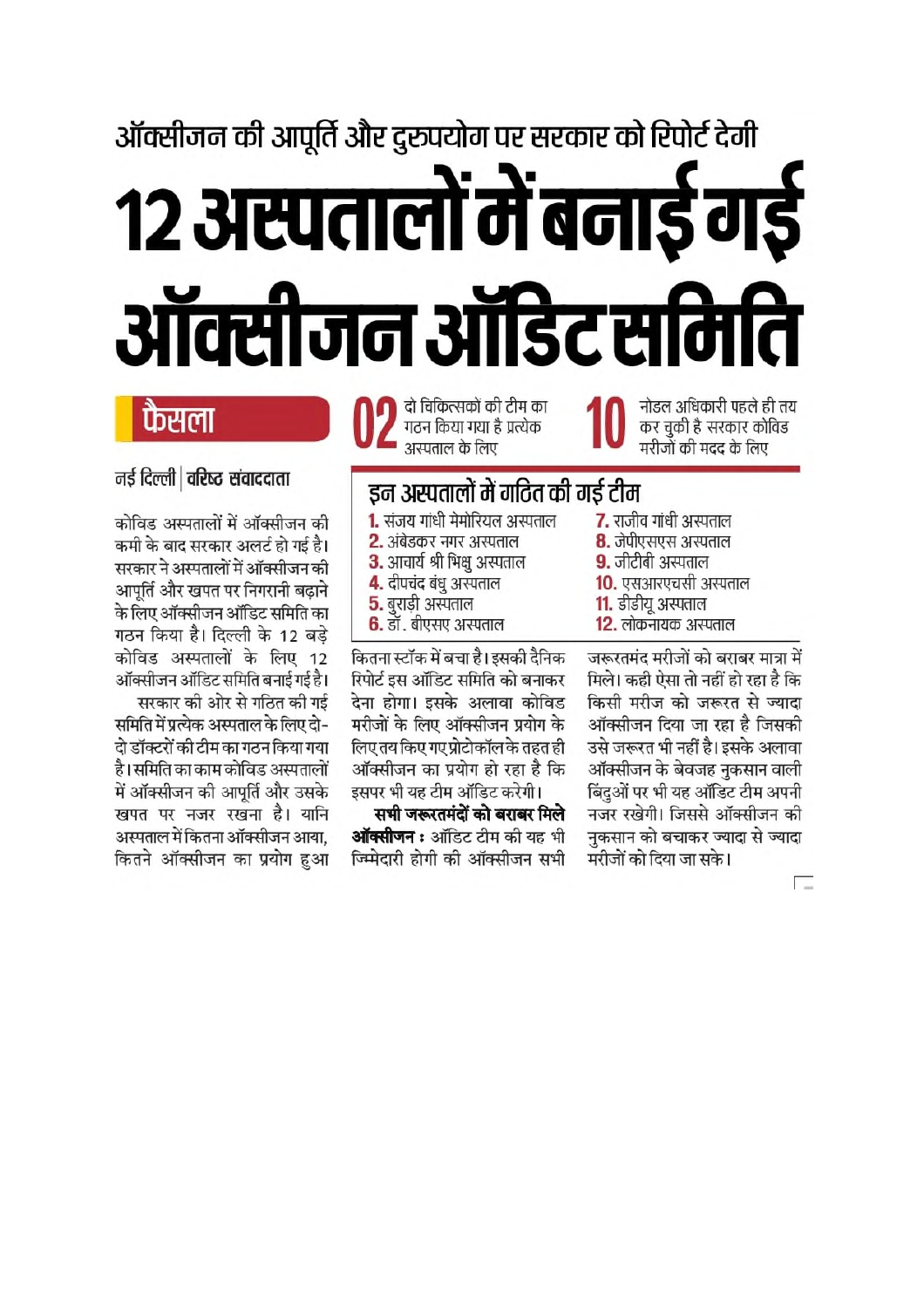# **Infection (Hindustan: 20210420)**

https://epaper.livehindustan.com/imageview\_774507\_53400324\_4\_1\_20-04- 2021\_5\_i\_1\_sf.html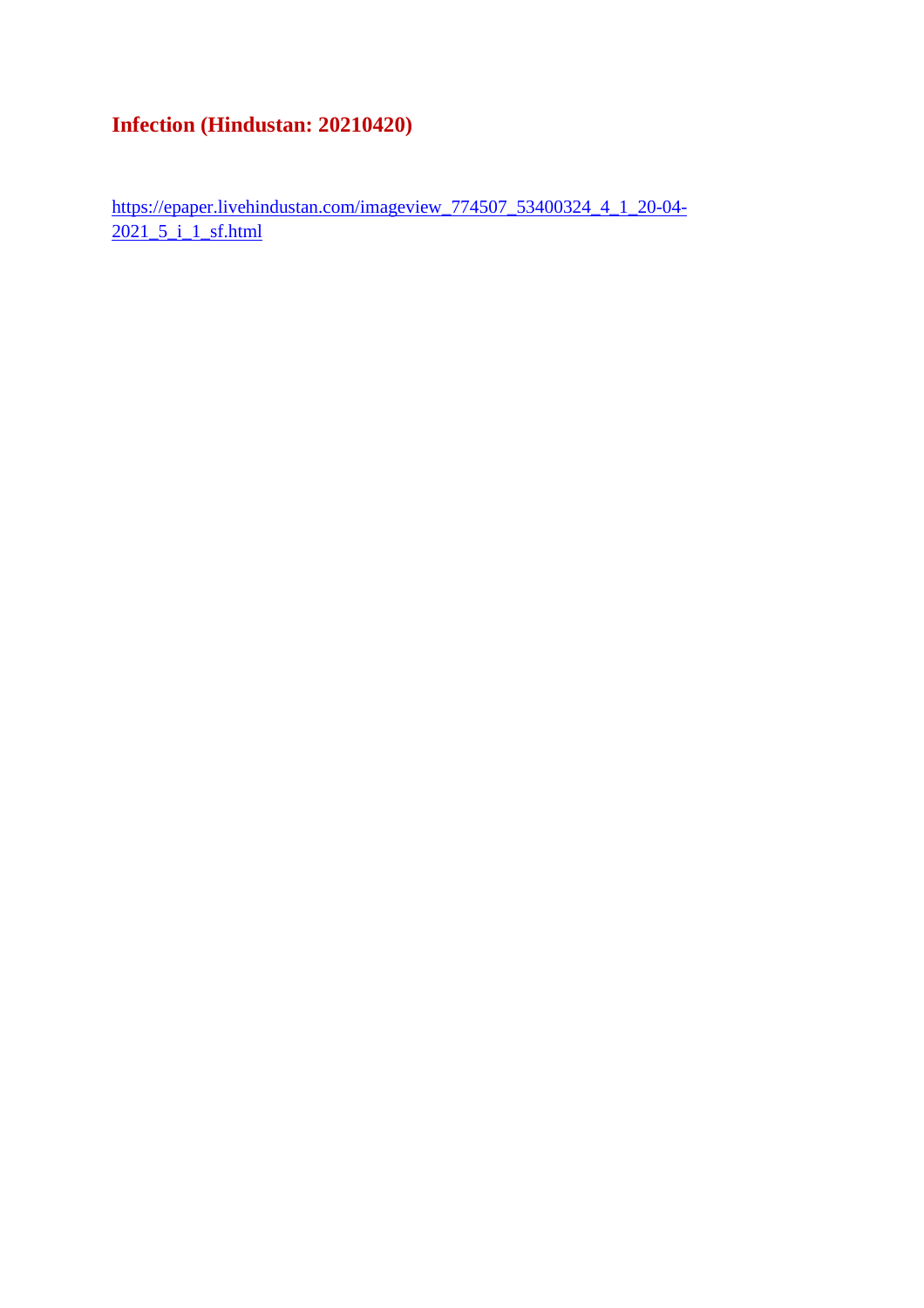# संक्रमण से 240 ने दम तोड़ा, 23686 नए केस

नई दिल्ली | वरिष्ट संवाददाता

दिल्ली में कोरोना से दम तोड़ रहे मरीजों की संख्या लगातार बढ़ रही है। सोमवार को दिल्ली में 240 मरीजों की मौत हो गई। दिल्ली के स्वास्थ्य विभाग के अनुसार सोमवार को 23686 नए संक्रमित मरीज सामने आए जबकि 21500 मरीजों को छुट्टी दी गई। वहीं 240 मरीजों ने कोरोना के कारण दम तोड़ दिया।

दिल्ली में अभी तक 877146

लोग कोरोना से संक्रमित हो चुके हैं। इनमें से 787898 मरीज कोरोना से ठीक हो चुकें हैं। वहीं 12361 मरीजों ने कोरोना के कारण दम तोड़ दिया। दिल्ली में कोरोना से मृत्युदर 1.41 फीसदी हो गई है। सक्रिय मरीजों की संख्या 76887 हो गई है। विभाग के अनुसार दिल्ली में रविवार को 90696 टेस्ट हुए जिसमें 26.12 फीसदी मरीज संक्रमित पाए गए। दिल्ली में 15039 हॉटस्पॉट हो गए हैं। बीते 24 घंटे में 48088 लोगों को वैक्सीन लगी।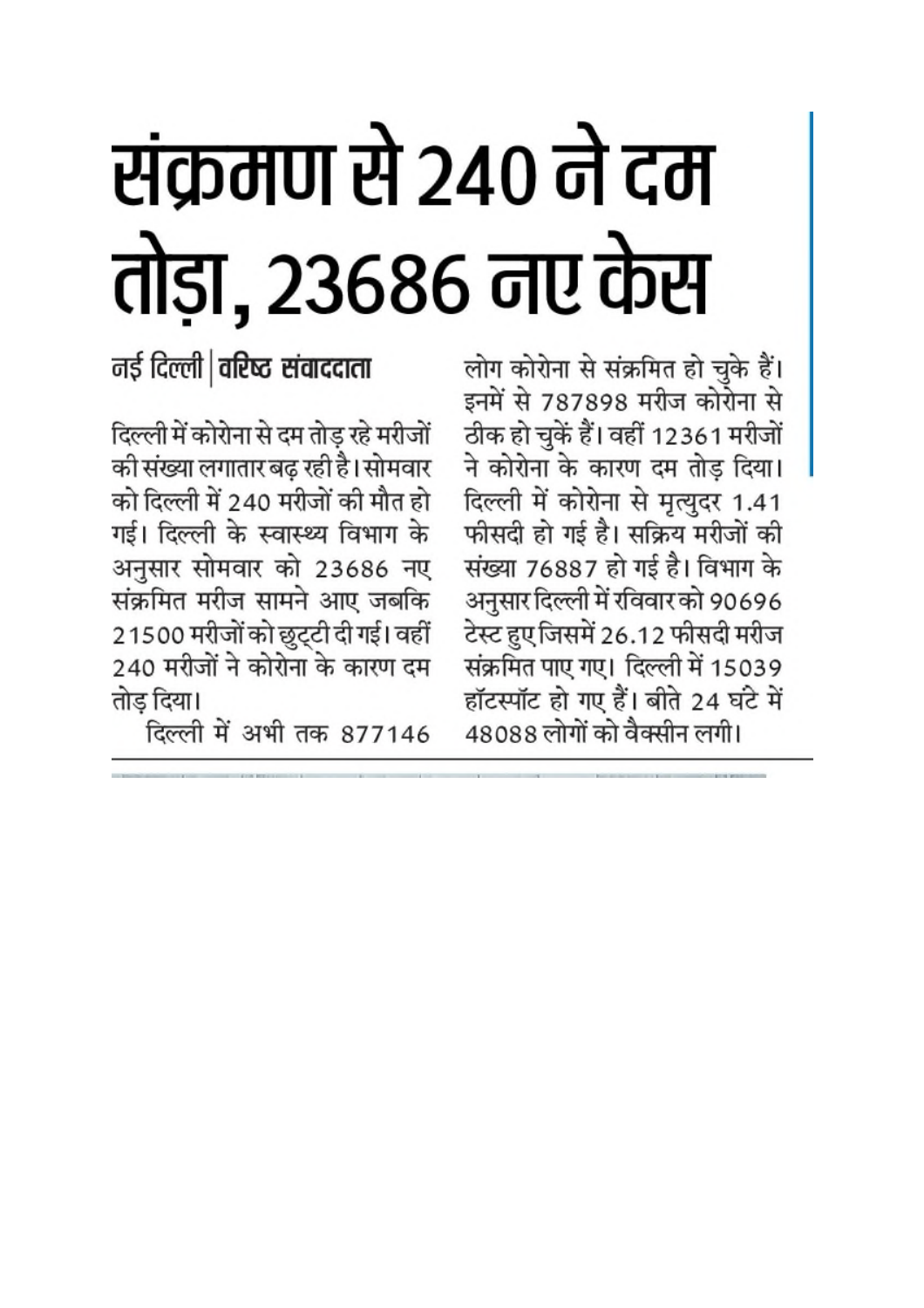### **Covid-19: What you need to know today (Hindustan Times: 20210420)**

https://epaper.hindustantimes.com/Home/ArticleView

No one should be writing letters (or, for that matter, columns, other than people whose job it is to) in the midst of the pandemic.

There's work to be done, and because such is the nature of governance — the others can volunteer, and do good, if they want to, but are unlikely to have as much impact as the State — much of it will have to be done by those in power, in the Centre and the states.

I'm sure some of these are already being done, but since epistolary duties can be distracting, here is a quick list of what needs doing — right now. This is important not just to help India tide over this wave of the coronavirus disease pandemic, but to also prepare it for the next. That a lot of what follows wasn't done (or wasn't done at scale) is evident from the crisis on our hands. Daily cases are nearing 300,000. Only one country, the US, has seen more, and that too on only one day. We look set to beat the record. Deaths are already at record highs (with the exception of one day last June when both Delhi and Maharashtra deemed it fit to get their death numbers in order). Hindustan Times has reported from Madhya Pradesh and Uttar Pradesh (bit.ly/3eujgCf; bit.ly/2REevOs) that there is a clear disconnect between the fatalities claimed by the state (and therefore, those on the HT dashboard) and the numbers being reported by local crematoriums and graveyards. Everything is in short supply — oxygen, ICU beds, and ambulances. I'm not mentioning remdesivir, because despite India's obsession with it, there is really no evidence proving its effectiveness or that of plasma (the research in this case is quite clear: it doesn't work for Covid-19).

Provoked by a piece in Scroll.in that pointed out that a plan to install 162 oxygen plants in district hospitals in India — something that would have definitely helped at a time like this wasn't going to script (https://scroll.in/article/992537/india-is-running-out-of-oxygen-covid-19-patients-are-dying-because-the-government-wasted-time), the health ministry pointed out that 33 are ready, and that another 47 will be ready by the end of May (with 26 of these being completed by the end of April). That's just around half the planned number. The story refers to an announcement made last week by the government about a plan to set up another 100 oxygen plants. Even as everyone comes together to address the current oxygen shortage, it is important to keep an eye on this. India needs those oxygen plants.

The other thing it desperately needs to do is sequence more viral genomes. Among the burning topics of discussion in the international scientific community right now is the nature of behaviour of the strain of the virus with the double mutation (B.1.617) that was first identified in India. Another topic of discussion is either the rampant gaming of RT-PCR tests by passengers flying out of India or the poor quality of Indian RT-PCR tests. Hong Kong, on Monday, banned flights from India till May 3 after a large number of passengers on a flight from Mumbai tested positive. If India doesn't address both issues immediately, it may face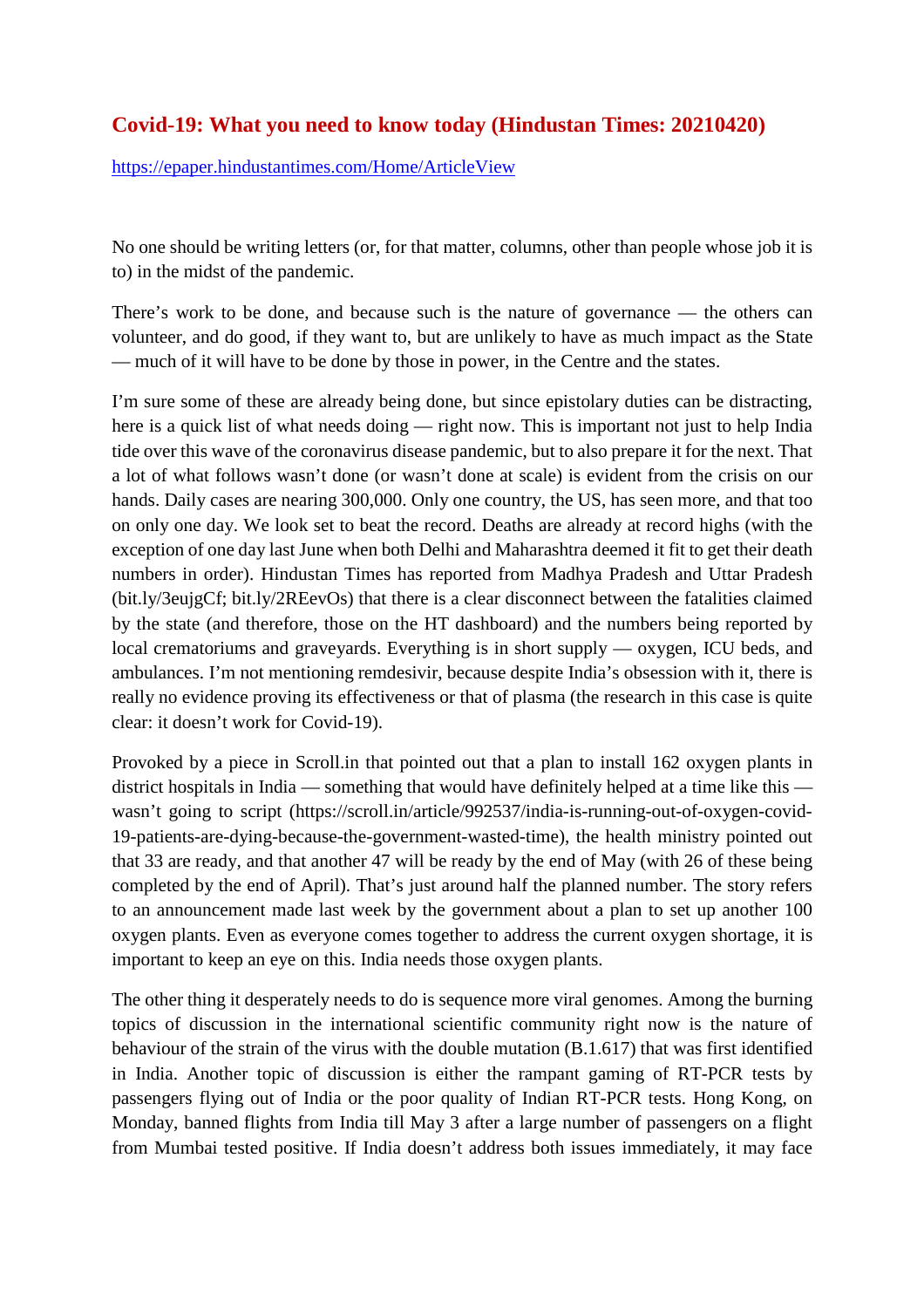similar bans from other countries. Canada, for instance, is reporting similar problems with passengers from India.

And finally, with cases surging, India has to take a hard call on vaccines. At least 90% of those eligible for their second shots of the vaccine between now and May 31 have been administered Covishield. There's enough scientific evidence to show that: one, even one dose gives people a much better chance at fighting off severe infections; and two, a three-month gap between the first and second dose of Covishield does not reduce the vaccine's efficacy. According to HT's calculations, this number is 71.3 million. In addition, assuming an aggressive target of 4 million vaccinations a day (the government, till a few weeks ago, was speaking about 5 million, but that looks unlikely), 100.7 million people will get their first doses in this period (April 20-May 31). That will take the total number of people who have received at least once dose of vaccine in India to 278.4 million by the end of May.

The government's move to open up supply of vaccines, and expand the eligibility criteria to everyone over the age of 18 years (long delayed, but it came finally on Monday) from May 1 will help meet this target, perhaps even exceed it. At that number, the results, in terms of a fall in infections (or, at the least, hospitalisations), will start making themselves evident.

## **Health facilities**

### **Saving lives: On health facilities in India (The Hindu: 20210420)**

https://www.thehindu.com/opinion/editorial/saving-lives-on-health-facilities-inindia/article34361865.ece

India must quickly improve health facilities to be able to prevent deaths

After painfully negotiating numerous hurdles during the first wave tha